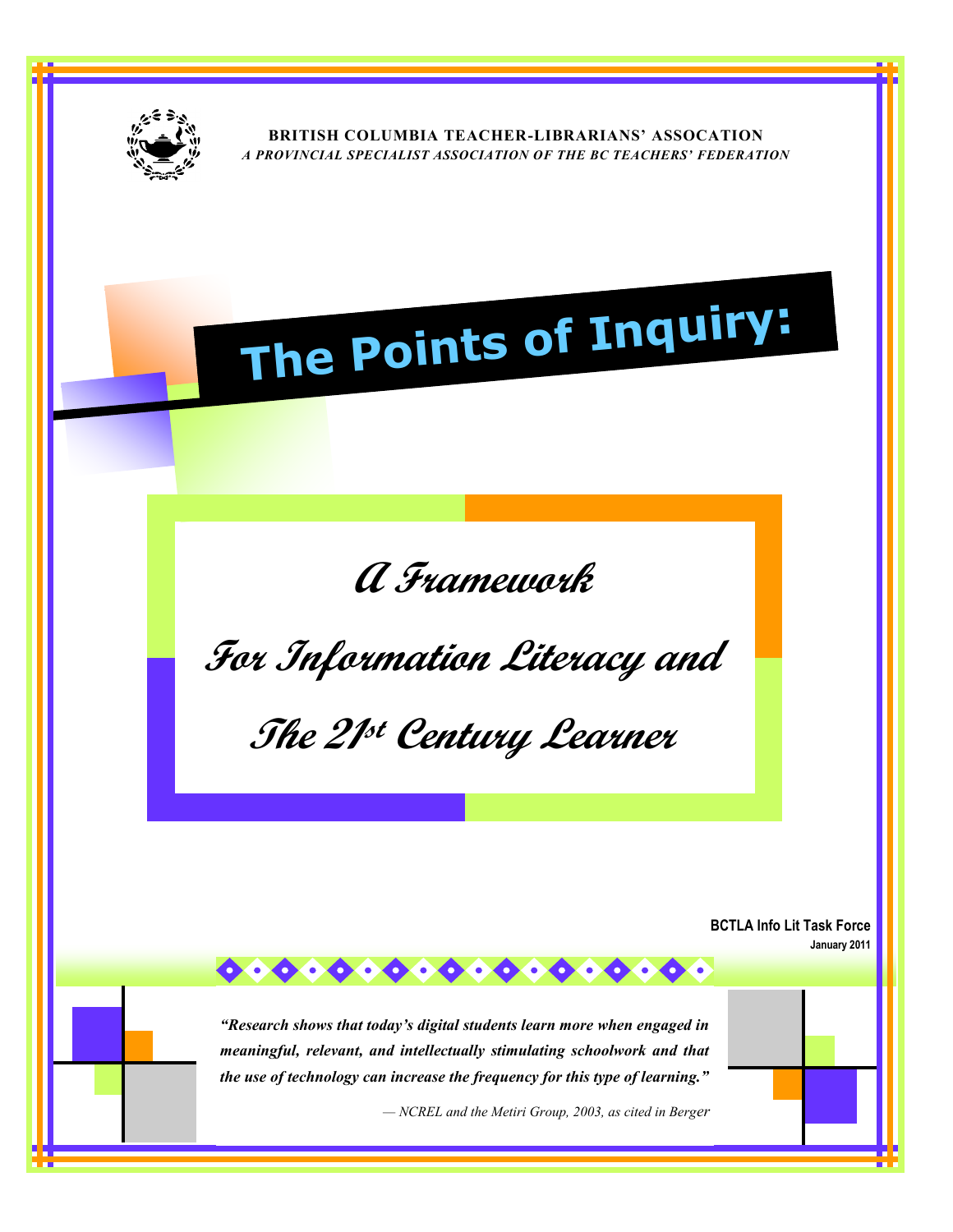

#### **ACKNOWLEDGEMENTS**

Barbara Stripling, Director, NYC School Libraries, has kindly granted permission for the InfoLit Task Force to adapt her Stripling Student Inquiry model. The Points of Inquiry graphic was designed by M. Ekdahl and is based on a reading of Stripling's "Using Inquiry to Explode Myths about Learning and Libraries." The 5 point Inquiry graphic is copyrighted for use with the BCTLA's Points of Inquiry student learning model.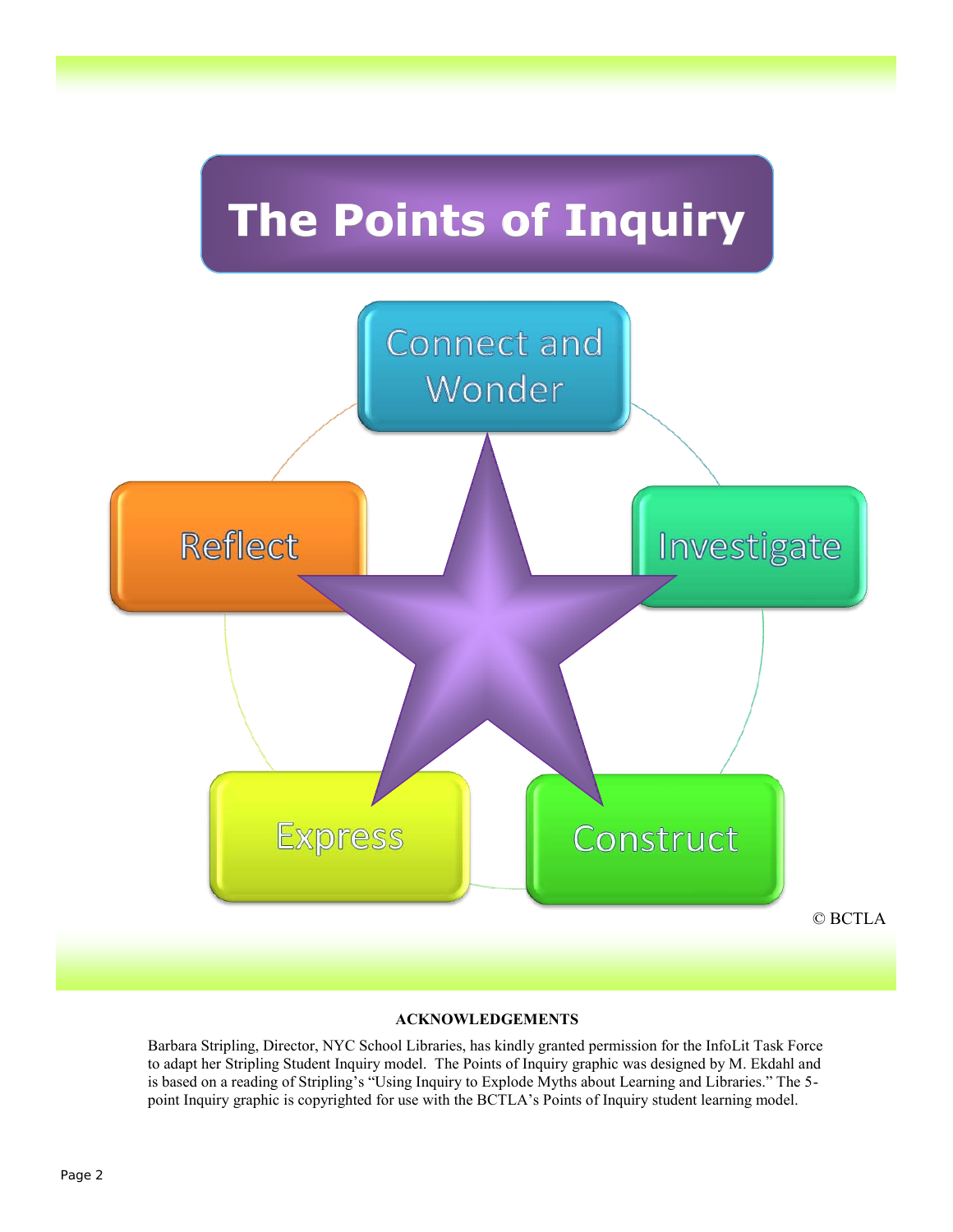Creating a framework for teaching information literacy in BC's 21<sup>st</sup> Century educational context did not start out to be such a comprehensive task: it was simply meant to be a guiding document for updating teacher-librarians on new ideas that underpin the teaching of literacy in the Information Age amidst the explosion of new resources, formats, and tools. That this project had to be much broader soon became obvious.

The role of the teacher-librarian as an educator who works collaboratively with other teachers to create and sustain powerful and relevant learning experiences for students made it essential to focus on literacy cognitive abilities and foundational skills for educating BC children today. Teacher-librarians support both teachers and students as they explore multiple sources of information to create new knowledge and learning. They have both the role description and the responsibility to advocate for a consistent approach within the school and to foster collaboration between teachers based on the systematic and systemic development of students' literacy abilities. All teachers, however, will need to understand and teach the fundamentals of information literacy if they are to empower BC's young people to succeed as adults in meeting the knowledge demands for living, working, and learning independently.

#### **The Task**

That learning is being transformed in the  $21<sup>st</sup>$  Century for all citizens goes without question; students need to become more effective, ethical, and critical users of information. What students learn to do with information is more important than the specifics of the information itself. Educators are grappling with the profound implications this has for *what* and *how* they teach. The focus of the BCTLA Information Literacy Task Force has been the creation of the guiding document that renews understanding of what constitutes information literacy in today's world and that creates a practical framework to help teachers implement an inquiry approach in classrooms.

A narrow view of information literacy focuses on information skills, sometimes called library skills, such as how to locate resources, how to use the features of different types of resources to find information efficiently, or how to extract and organize information from resources. This perspective held up when information was relatively static and controlled, and when it was presented in a few stock formats which primarily featured print. It is this view that has spawned many guiding documents of the past, documents that emphasized sequential, linear, lock-step processes as the means of teaching students the skills of information literacy.

Today's students learn in a dynamic world where information changes and expands as fast as technological innovation. Information that grows exponentially and comes in multiple formats is presented without prior expert editing for truth or reliability, often without logical organization and frequently with a very short "shelf-life." Learning in the Information Age is very different from the kind of learning that took place prior to the advent of the computer.

Elementary and secondary teachers know that we are lagging behind in preparing our students for the kinds of information they will encounter. Postsecondary educators agree. Borrowing from notions of "backwards design" with "the end in mind" (Wiggins & McTighe), the BCTLA InfoLit Task Force began by asking academic librarians (Ball & Power) to survey colleagues for what were perceived to be the most common academic research problems faced by first-year students. *Are graduates of BC schools adequately prepared to demonstrate critical thinking skills and engage in independent*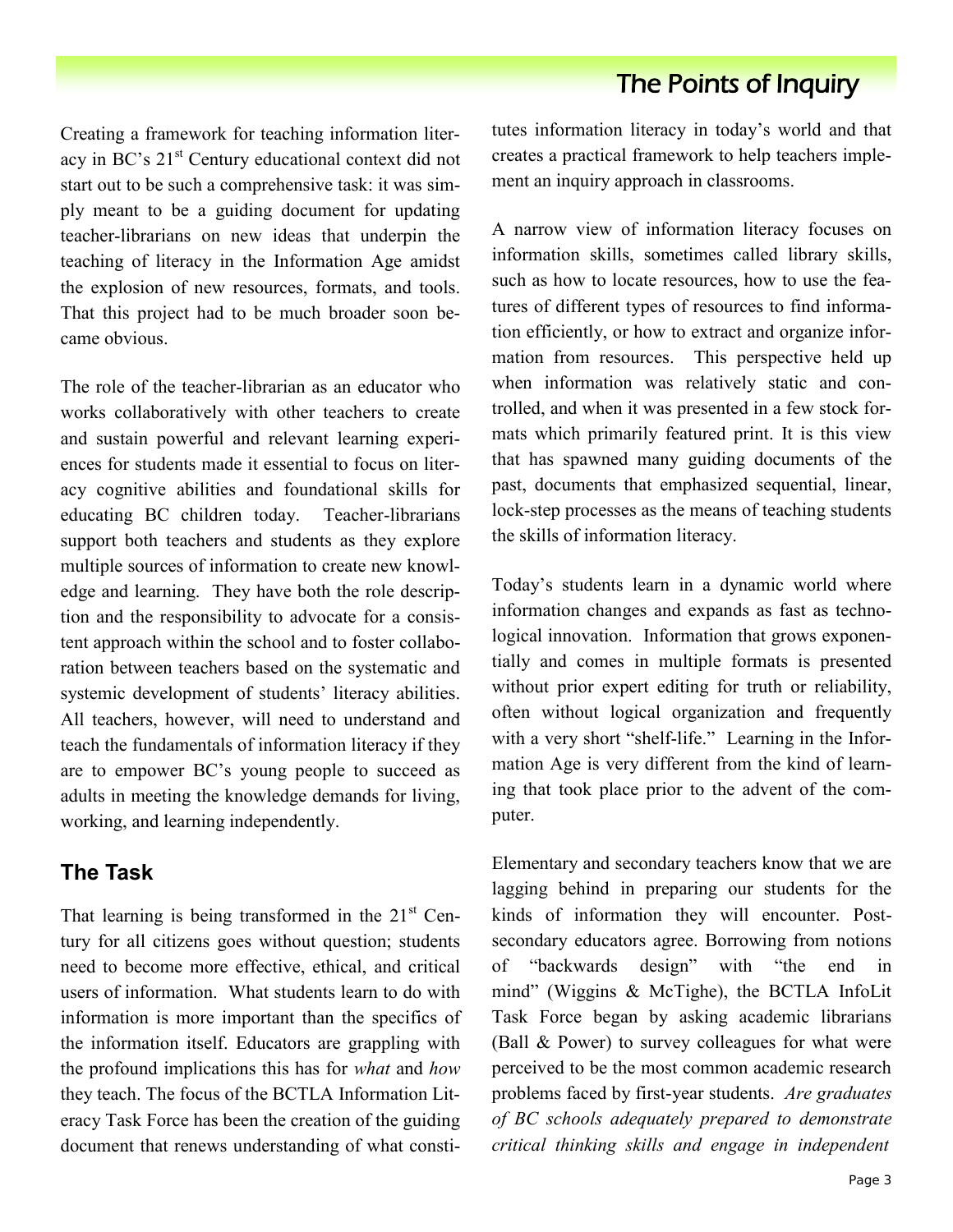*inquiry? What are the ten things first-year students need to know how to do better if they are to succeed with the demands of academic research?* 

BC students, according to the survey results, need to know more about how to find the right resources for their purposes, including books, journals, and databases; how to evaluate sources critically; how to write a good research question and a solid thesis statement; how to incorporate quotations and to cite

the sources, and why; how to paraphrase and how not to plagiarize; and how and whom to ask for help.

The Ontario Confederation of University Faculty Associations simultaneously released the results of their online survey of 2,000 of 15,000 faculty members including

academic librarians (Rushowy). First-year students' research and internet-seeking behaviours were found to be going downhill rapidly. What were these students doing to make that impression? They were:

- avoiding databases in favour of Google as  $\bullet$ the only search tool of value
- using Wikipedia as a citable academic  $\bullet$ source
- not knowing how to find a book or even  $\bullet$ how to ask for help

From this data it quickly became clear that not only did the Task Force need to consider how to frame its guiding document to support the developmental teaching of sophisticated cognitive processes that this current age demands, but also to attend to the teaching of the most basic information skills. Multiple abilities and skills, from basic to complex, must be at the core of any guiding document that intends to address the need for students to be more information "savvy."

Three big questions governed the work of the InfoLit Task Force: What does it mean to be information literate in today's world? What implications does the goal of teaching for information literacy development have for the roles of learners and teachers? What framework will provide sufficient direction for BC teachers and teacher-librarians to enable them to

Information literacy is the ability to use information meaningfully in all aspects of our daily lives.

*Barbara Stripling*

create learning experiences that are relevant, developmentally appropriate, aligned with provincial goals, and capable of building increasing competency over the educational journey of the student?

## *What Does It Mean to be Information Literate in Today's World?*

The closest answer to that question was found in the work of New York City's Director of School Libraries Barbara Stripling:

> Being literate in the information age involves the ability to find meaning in the vast barrage of diverse messages that form our learning environment. Information literacy involves being able not only to locate information, but also to interpret it within the context of our real-life experiences. Information literacy is the ability to use information meaningfully in all aspects of our daily lives. (Stripling 1999, p.6)

Further endorsement of this viewpoint is found in the work of the American Association of School Librarians (AASL) in its 2009 publication, *Standards for*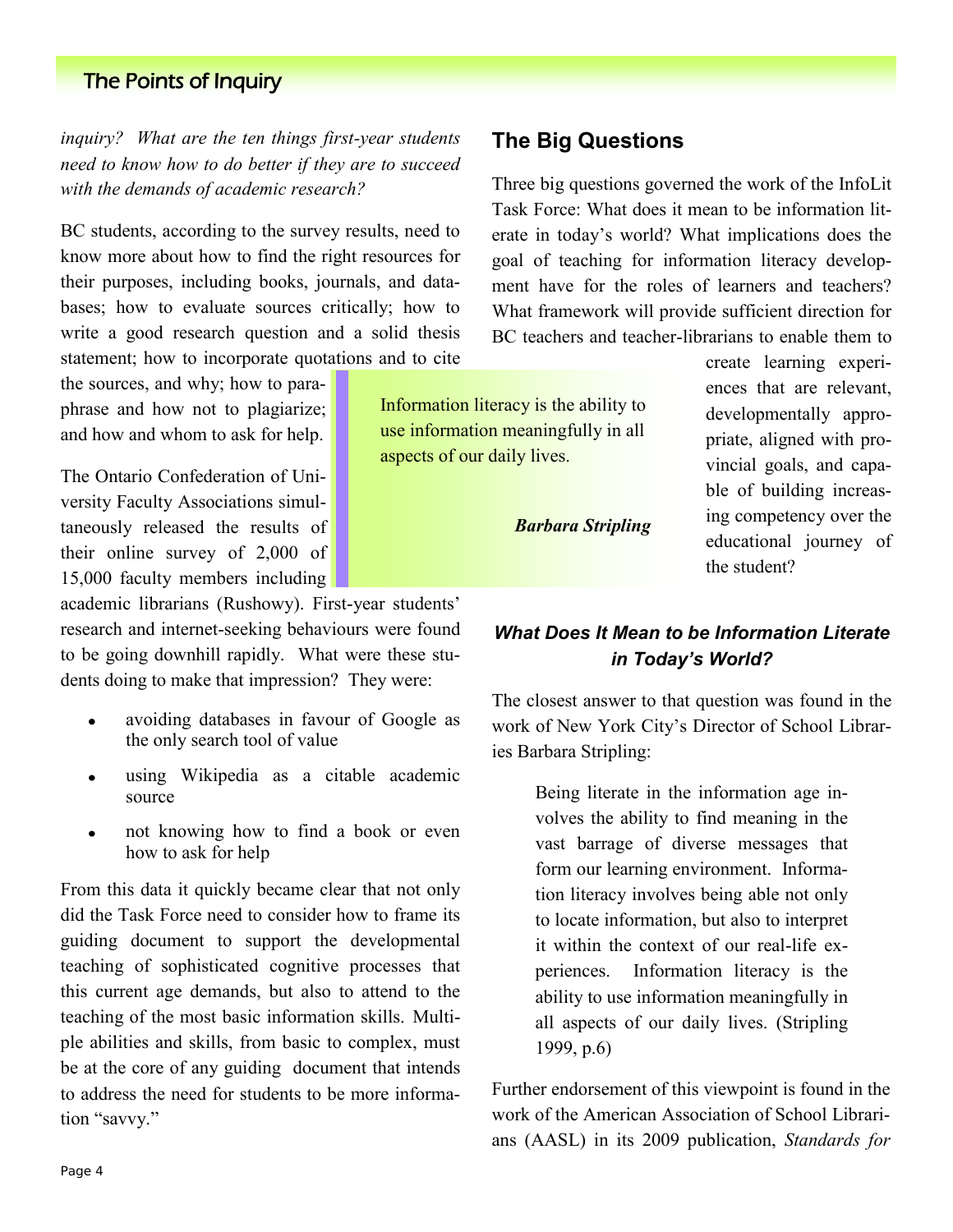*the 21st-Century Learner in Action,* which describes learning in terms of skills, dispositions, and responsibilities:

> Learning in the twenty-first century has taken on new dimensions with the exponential expansion of information, everchanging tools, increasing digitization of text, and heightened demands for critical and creative thinking, communication, and collaborative problem solving .... All learners must be able to access highquality information from diverse perspectives, make sense of it to draw their own conclusions or create new knowledge, and share their knowledge with others.

## *What Are the Implications for Teaching and Learning?*

Just as information has become less controlled, so has the capacity of teachers to control the outcomes of the learning process. No longer can it be assumed that the teacher is the expert as students actively construct their own personal understandings of information. This kind of learning is best accomplished within a model of inquiry such as has been advocated by many leading educators and endorsed by the AASL in its *Standards for the 21st-Century Learner.* The AASL identified nine common beliefs that support learning. The second belief, that "Inquiry provides a framework for learning," focuses on students developing not only the skills, "but also the disposition to use the skills, along with an understanding of their own responsibilities and selfassessment strategies" (2009).

In this model, learners:

- are actively involved in the learning process  $\bullet$
- use prior knowledge  $\bullet$
- ask questions  $\bullet$
- $\bullet$ hypothesize and investigate
- construct new understandings  $\bullet$
- communicate their understandings with oth- $\bullet$ ers
- are reflective and critical thinkers who acquire the skills for independent learning

Committed 21<sup>st</sup> Century educators observe how their teaching, as well as student learning, has evolved as a result of our information-rich society. They:

- move to the side and work to guide or "scaffold" the learning
- provide feedback that empowers students to  $\bullet$ move more deeply into their learning
- encourage students to have more authority  $\bullet$ over their own knowledge and inquiry
- are actively engaged in learning, assessing,  $\bullet$ and teaching
- ensure new learning takes place in active,  $\bullet$ collaborative, and social contexts, real or virtual

## *What is an Effective Framework to Guide BC Educators?*

The BCTLA InfoLit Task Force agreed with the foundation principles of the AASL *Standards* that had moved away from traditional notions of information literacy and concepts such as "scope-andsequence"; included multi-literacies and technology; were benchmarked by age-groupings to enable flexibility; and were best taught:

- as teachers work collaboratively with teacher-librarians
- in the context of curriculum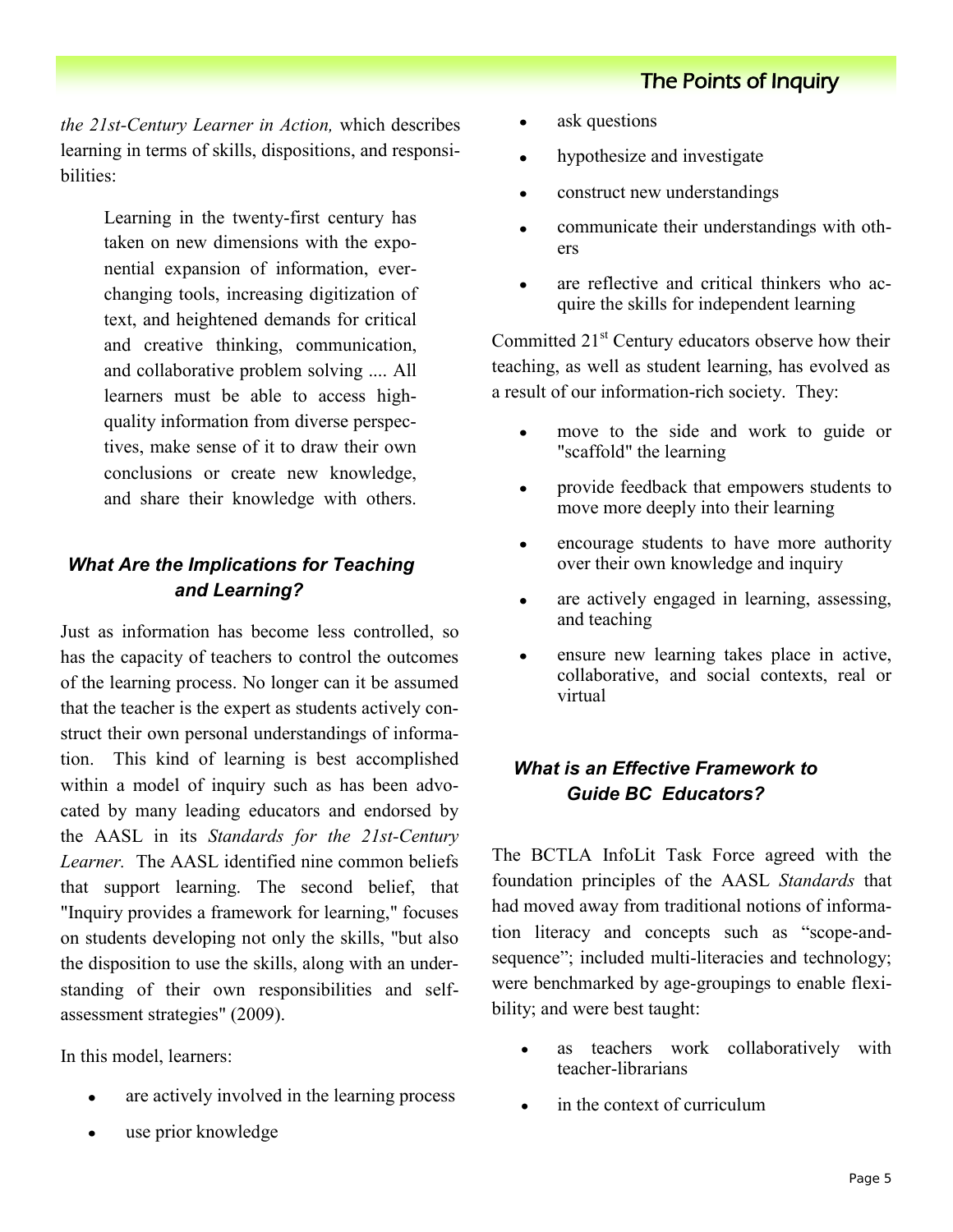- within an inquiry model
- with multiple resources
- in a supportive environment that exemplifies equitable access
- with guidance, as required, in the form of direct instruction or scaffolding
- in conjunction with assessment rubrics that  $\bullet$ include process, content, and self- and peerassessment.

The main source of inspiration for this guiding document, however, came from reading Barbara Stripling's "Using Inquiry to Explode Myths About Learning and Libraries" in which she frames the learning of information technology processes in a cycle of inquiry called the Stripling Inquiry Model. There are six phases in this model: students, when engaged in inquiry learning, will be expected to connect, wonder, investigate, construct, express and reflect. Embedded in this model are many positive aspects understood to be part of the inquiry process. The model:

- uses active verbs that are clear, concrete, and simple, resonating as much with the language of reading as with research
- allows for messiness and recursivity in the inquiry process by enabling students, on reflection, to move to various points in the process
- is infused with literacy and critical thinking  $\bullet$
- is cognitively manageable for all ages of  $\bullet$ students at six "points" (adapted to 5 "points" in the BCTLA model)
- includes technology at every stage  $\bullet$
- calls for reflection at every point
- identifies reading for deep understanding as  $\bullet$ inquiry
- can be used from Kindergarten to Grade 12.  $\bullet$

·

Stripling's textual framework inspired a graphic organizer and the conceptual re-design of *The Points of Inquiry* model, both adapted with permission from Barbara Stripling.



The new model is constructed on notions that both reading and research are enriched when an inquiry approach to learning is used: they are two pathways highly intertwined but stemming from different intrinsic motivations. When talking about reading for pleasure, educators do not view this as simply an activity which takes place without a result in mind or a question to answer. Such reading is deeply linked to inquiry as young readers go beyond fluency and decoding to develop understanding and create increasingly complex world views, or move from learning to read to reading to learn. Research, the other pathway, comes from wanting to know more about a topic or answer a question or expand on prior knowledge. The *Points* model intends to be inclusive, not exclusive, of current "process" models, such as Writing Process and Scientific Method, already in use in schools. Inquiry is deeply embedded in these.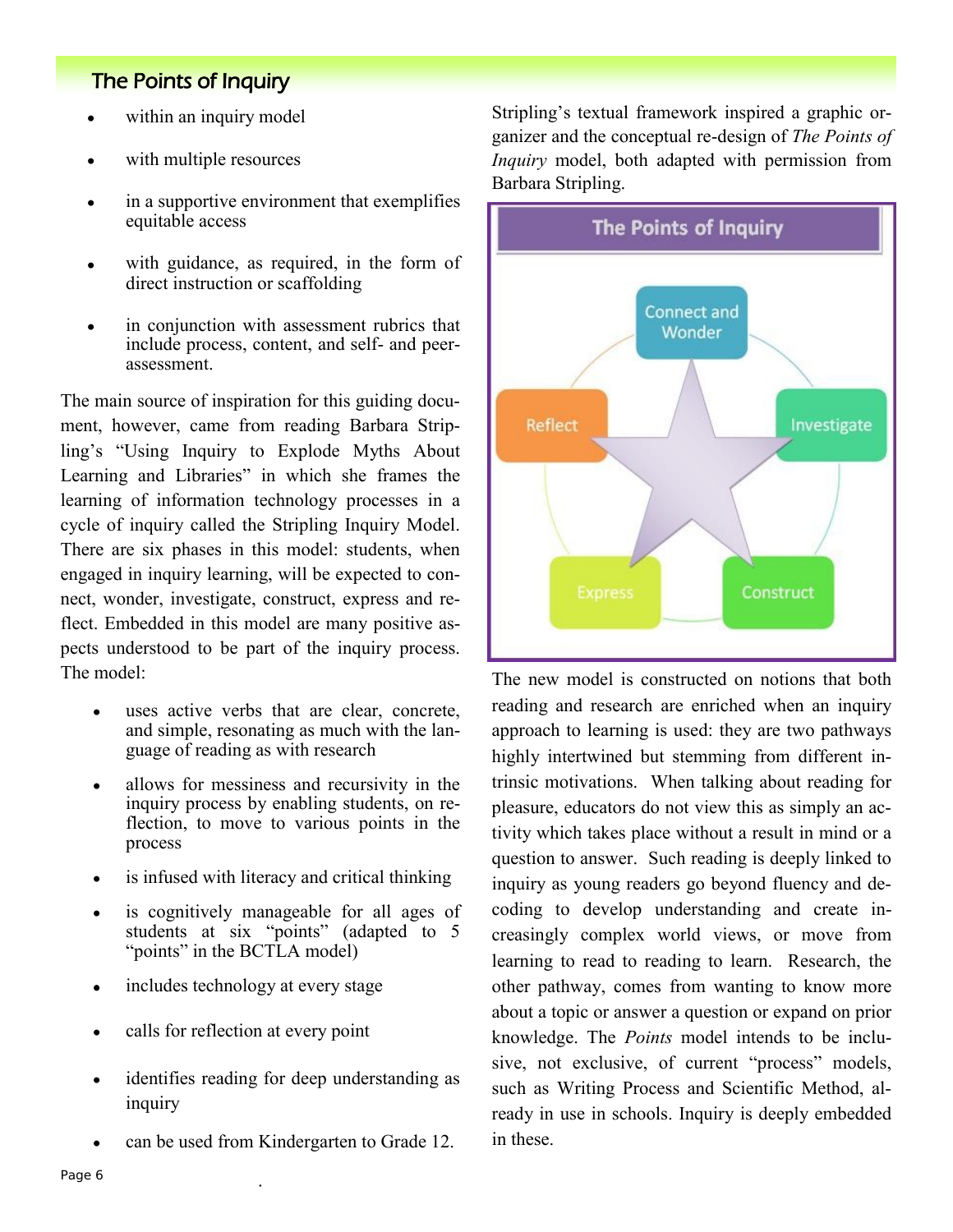*Inquiry-based Learning for Classrooms and School Libraries*

| <b>Connect-and-Wonder</b> |                                                                                                                                                                                                                                                                                                                                                                                                                |                                                                                                                                                                                                                                                                                                                                   |  |  |
|---------------------------|----------------------------------------------------------------------------------------------------------------------------------------------------------------------------------------------------------------------------------------------------------------------------------------------------------------------------------------------------------------------------------------------------------------|-----------------------------------------------------------------------------------------------------------------------------------------------------------------------------------------------------------------------------------------------------------------------------------------------------------------------------------|--|--|
|                           | <b>Inquiry-based Reading</b>                                                                                                                                                                                                                                                                                                                                                                                   | <b>Inquiry-based Learning</b>                                                                                                                                                                                                                                                                                                     |  |  |
| $K-3$                     | By the end of grade 3, when engaged in inquiry-based read-<br>ing, students will be able to:<br>use prior knowledge and personal experience to under-<br>stand information<br>use pictures to predict content and make connections<br>between illustrations and written text<br>use strategies to connect, infer, and visualize meaning<br>from text<br>ask questions that explore and expand text in order to | By the end of grade 3, when engaged in inquiry-based learn-<br>ing, students will be able to:<br>activate prior knowledge specific to a topic<br>ask questions related to a topic<br>$\bullet$<br>identify an issue worthy of investigation<br>respond to new ideas using a variety of strategies and<br>tools                    |  |  |
| $4 - 7$                   | understand it<br>Students will continue to develop skills $(K-3, above)$ and, by<br>grade 7, be able to:<br>make deep connections between text and self, other<br>texts, and the world<br>recognize that variations in stories may result from<br>differences in cultures<br>recognize that differences in interpretation of stories<br>are important aspects for discussion and consideration                 | Students will continue to develop skills $(K-3, above)$ and, by<br>grade 7, be able to:<br>predict and hypothesize<br>$\bullet$<br>ask focus questions related to aspects of the topic or<br>$\ddot{\phantom{0}}$<br>issue<br>ask a question that will generate meaningful inquiry and<br>that is interesting and worth answering |  |  |
| $8-12$                    | Students will continue to develop all skills (K-7, above) to mastery level                                                                                                                                                                                                                                                                                                                                     |                                                                                                                                                                                                                                                                                                                                   |  |  |

#### **Tools and Strategies to Use with** *Connecting and Wondering*

**Instructional strategies:** brainstorming, mind-mapping, concept-mapping, webbing, KWL(KWHL) charts, logs, anticipation charts, visual organizers, guided imagery, prior knowledge, peer questioning, question stems, think-pair-share, booktalks, illustrating, small group discussions, whole-class discussions

**Assessment strategies:** learning logs or journals, rubrics, portfolios, charts

**Technological tools:** Kidspiration or Inspiration, blogs, wikis, skype, googledocs, youtube, bubbl.us, Moodle

#### **Looking for Web 2.0 tools that work in classrooms?**

Kathy Schrock's Educational Tools and Icing on the Cake webpages for ideas for online tools: *http://school.discoveryeducation.com/schrockguide/edtools.html* and *http://kathyschrock.net/cooking/*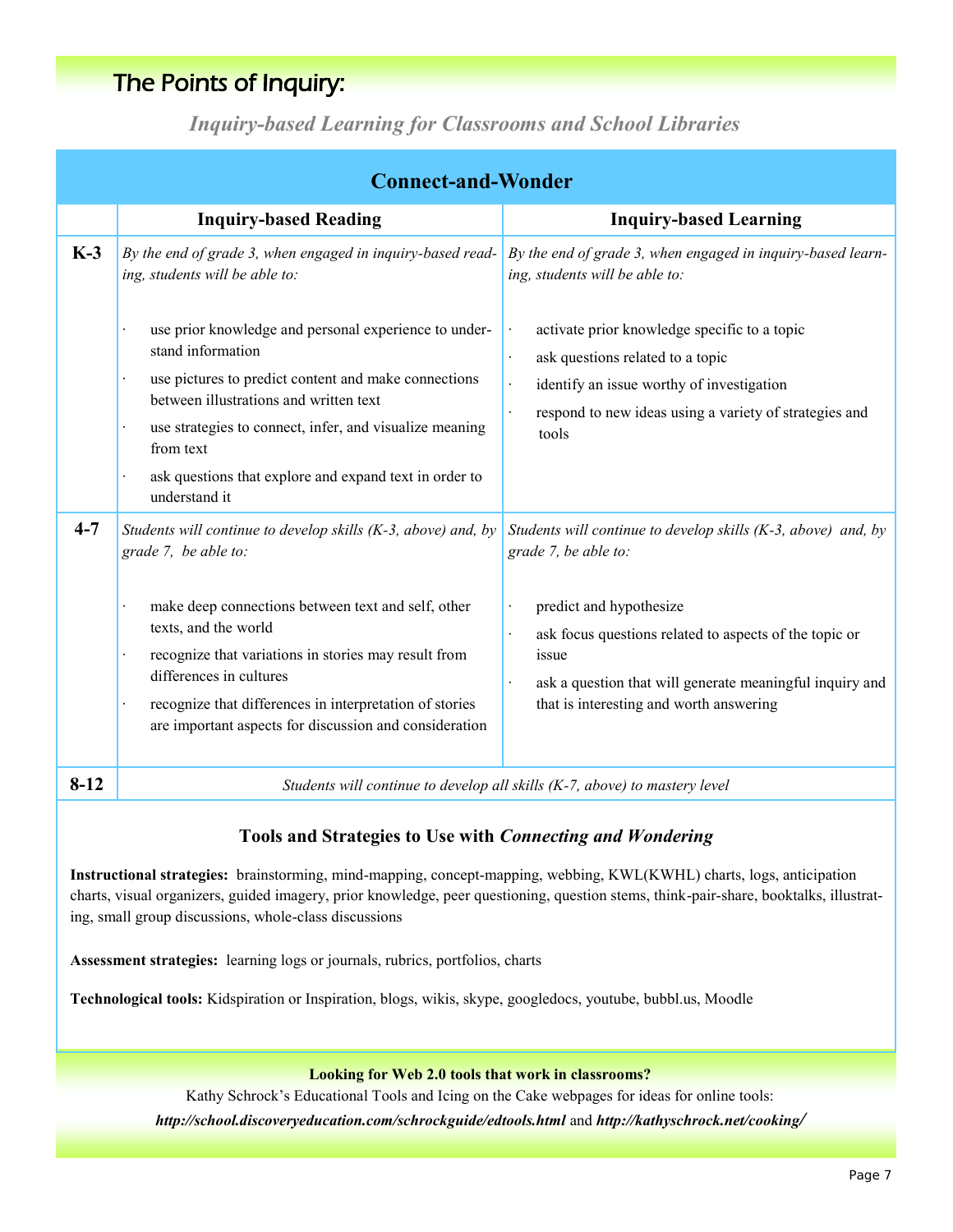## **Investigate**

|         | <b>Inquiry-based Reading</b>                                                                                                                                                                                                                                                                                                                                                                                                                                                                                                                                                                                                                                                                                                   | <b>Inquiry-based Learning</b>                                                                                                                                                                                                                                                                                                                                                                                                                                                                                                                                                                                                                                                                                                                                                                                                                                                                                                                                                                                         |
|---------|--------------------------------------------------------------------------------------------------------------------------------------------------------------------------------------------------------------------------------------------------------------------------------------------------------------------------------------------------------------------------------------------------------------------------------------------------------------------------------------------------------------------------------------------------------------------------------------------------------------------------------------------------------------------------------------------------------------------------------|-----------------------------------------------------------------------------------------------------------------------------------------------------------------------------------------------------------------------------------------------------------------------------------------------------------------------------------------------------------------------------------------------------------------------------------------------------------------------------------------------------------------------------------------------------------------------------------------------------------------------------------------------------------------------------------------------------------------------------------------------------------------------------------------------------------------------------------------------------------------------------------------------------------------------------------------------------------------------------------------------------------------------|
| $K-3$   | By the end of grade 3, when engaged in inquiry-based<br>reading, students will be able to:                                                                                                                                                                                                                                                                                                                                                                                                                                                                                                                                                                                                                                     | By the end of grade 3, when engaged in inquiry-based learn-<br>ing, students will be able to:                                                                                                                                                                                                                                                                                                                                                                                                                                                                                                                                                                                                                                                                                                                                                                                                                                                                                                                         |
|         | locate and select resources appropriate to their own<br>reading interests, ability, and purpose<br>preview and select relevant texts<br>differentiate amongst genres of literature and kinds of<br>non-fiction materials<br>distinguish fiction from non-fiction<br>locate and read award-winning and quality books<br>read to explore and expand reading interests<br>recognize that styles of writing and illustration influ-<br>ence meaning<br>interpret meaning from images<br>recognize and use the features of non-fiction text                                                                                                                                                                                         | select information for a purpose<br>use effective search strategies<br>$\bullet$<br>gather and record information using a variety of resources<br>and tools<br>use experts and institutions in the community or online as<br>resources<br>use text features of books or website to locate information<br>efficiently<br>differentiate main ideas from supporting details<br>$\bullet$<br>record information in note format<br>$\bullet$<br>use the internet safely and responsibly                                                                                                                                                                                                                                                                                                                                                                                                                                                                                                                                    |
| $4 - 7$ | Students will continue to develop skills (K-3, above) and,<br>by grade 7, be able to:                                                                                                                                                                                                                                                                                                                                                                                                                                                                                                                                                                                                                                          | Students will continue to develop skills $(K-3, above)$ and, by<br>grade 7, be able to:                                                                                                                                                                                                                                                                                                                                                                                                                                                                                                                                                                                                                                                                                                                                                                                                                                                                                                                               |
|         | independently locate books for personal reading or<br>informational tasks<br>identify the parts of a book and use these to aid com-<br>prehension<br>recognize and use text features such as boldface, ital-<br>ics, headings, subheadings, graphics, and captions to<br>aid comprehension<br>choose reading materials that are both personally inter-<br>esting and intellectually accessible<br>choose books and other formats of text of increasing<br>variety and complexity<br>ask questions about the reading<br>suggest answers to questions about the reading<br>read to investigate new ideas, genres, and types of ma-<br>terials for reading<br>scan to locate key topics<br>skim to identify key words and phrases | identify the types of information required<br>$\bullet$<br>develop appropriate, efficient, and effective search strate-<br>gies<br>choose the best resources for the task<br>$\ddot{\phantom{0}}$<br>$\ddot{\phantom{0}}$<br>use the school library and the electronic catalogue to find<br>information<br>use other libraries to search for information<br>$\cdot$<br>understand what primary and secondary sources are and<br>$\cdot$<br>when to use each one<br>evaluate resources for usefulness<br>use reference sources appropriately<br>use graphic organizers to record and organize informa-<br>$\ddot{\phantom{a}}$<br>tion<br>take notes using key words and phrases<br>$\bullet$<br>determine when more information is needed<br>$\bullet$<br>verify findings using additional sources<br>develop a structure to organize and store information<br>$\bullet$<br>sort information by topic and sub-topics and by criteria<br>such as time, importance, cause and effect<br>keep a record of resources used |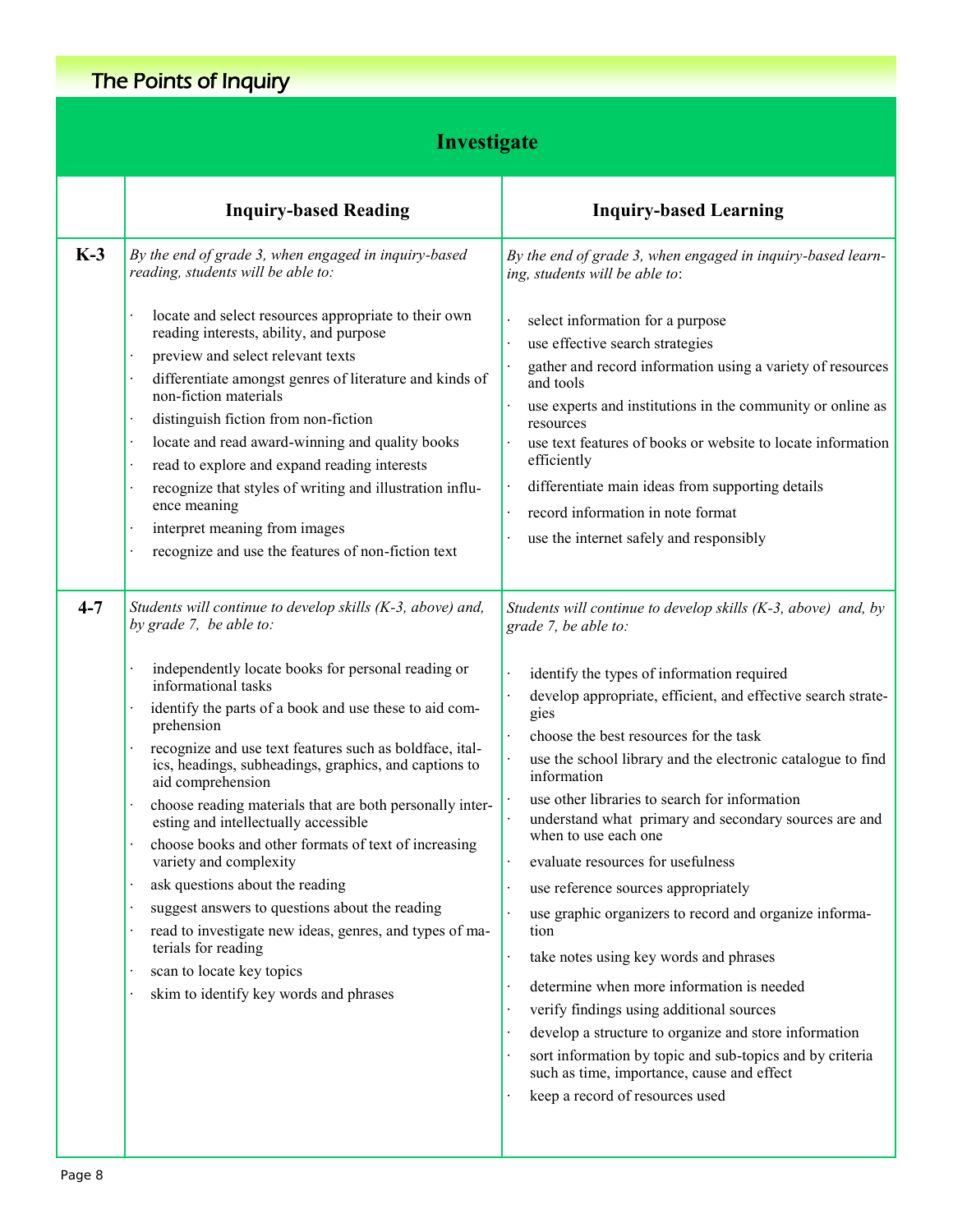#### **8-10** *Students will continue to develop all skills (K-7, above) to mastery level and be able to:* understand the relationship between information and the medium in which it is presented recognize the differences between implicit and explicit messages understand the difference between fact and opinion *Students will continue to develop all skills (K-7, above) to mastery level and be able to:* evaluate resources and information critically for perspective, purpose, currency, authority, relevance, coverage, and quality check for reliability and credibility of a source understand the differences between various tools and resources for searching, and use each appropriately prioritize resources by usefulness use different kinds of resources to expand and verify information interpret information from graphic representations, statistics, and media sources develop graphic organizers to record and organize information use information responsibly report sources in a Works Cited format **11-12** *Students will continue to develop all skills (K-10, above) to mastery level and, by graduation, be able to:* evaluate strengths and weaknesses of various forms of media understand the difference in purpose and style of a variety of newspapers, journals, and magazines *Students will continue to develop all skills (K-10, above) to mastery level and , by graduation, be able to:* access government documents as sources of information understand the differences between search engines, search directories, and metasearch engines, and use each appropriately use Works Cited and bibliographies as resources to find additional information **Investigate Inquiry-based Reading Inquiry-based Learning** The Points of Inquiry

#### **Tools and Strategies to Use with** *Investigating*

**Instructional Strategies:** Note-taking (point-form, two-column, keyword, visual or graphic organizers); Re-Quest (Reciprocal Questioning); group work; evaluation of resources; vocabulary development; school library orientation; effective keyword and other search strategies; journalling

**Assessment Strategies:** visual organizers, observations, interviews, conferences, portfolios, checklists, charts, rubrics

**Technological Tools:** Google, googledocs, wikis, Survey Monkey, Pageflakes, Diigo, Del.icio.us, Voicethread, Jing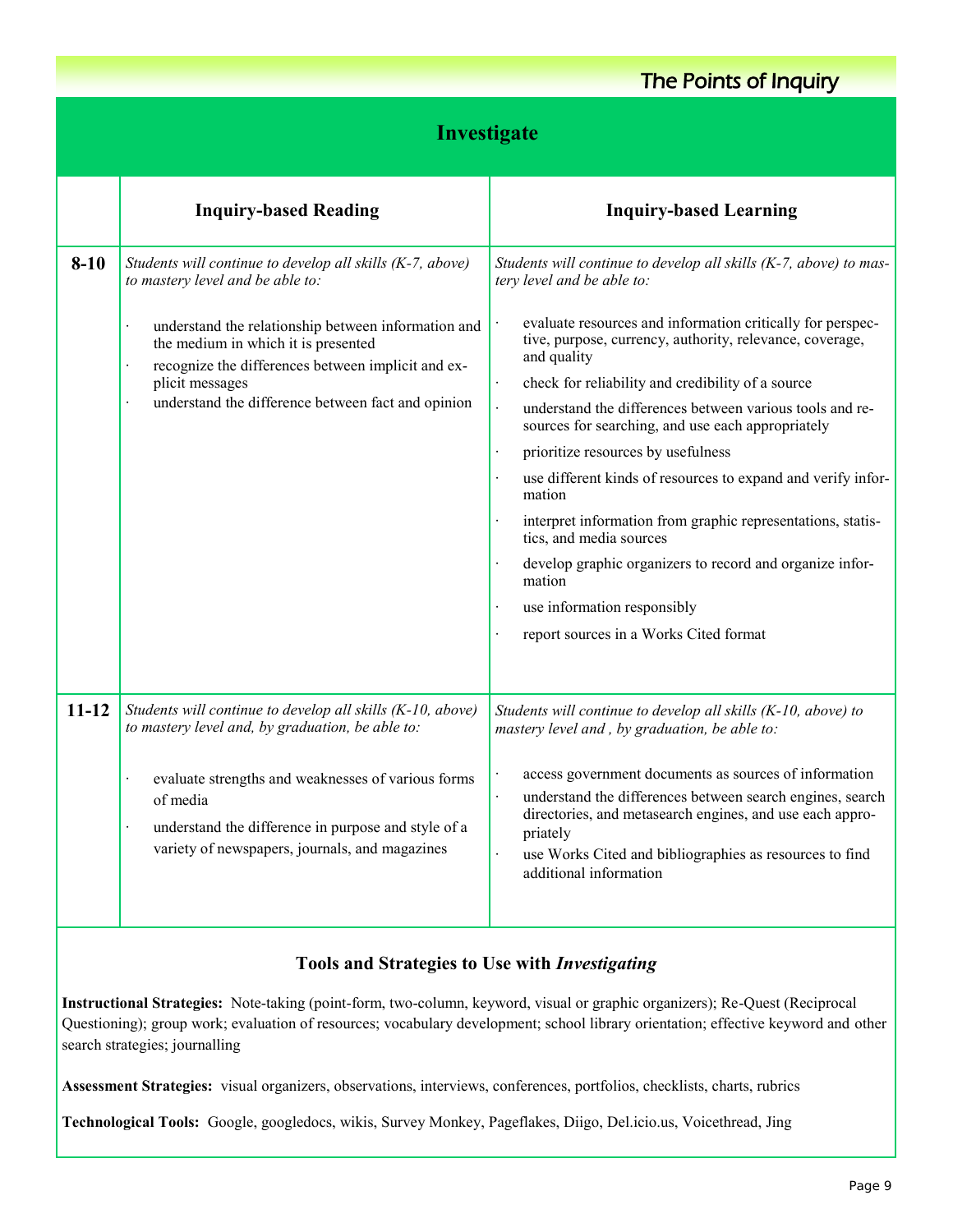## **Construct**

|         | <b>Inquiry-based Reading</b>                                                                                                                                                                                                                                                                                                                | <b>Inquiry-based Learning</b>                                                                                                                                                                                                                                                                                     |
|---------|---------------------------------------------------------------------------------------------------------------------------------------------------------------------------------------------------------------------------------------------------------------------------------------------------------------------------------------------|-------------------------------------------------------------------------------------------------------------------------------------------------------------------------------------------------------------------------------------------------------------------------------------------------------------------|
| $K-3$   | By the end of grade 3, when engaged in inquiry-based read-<br>ing, students will be able to:<br>demonstrate understanding of text and images through a<br>variety of media                                                                                                                                                                  | By the end of grade 3, when engaged in inquiry-based<br>learning, students will be able to:<br>organize information into a variety of appropriate for-<br>mats and products                                                                                                                                       |
|         | listen, view and read to identify and illustrate main<br>$\ddot{\phantom{0}}$<br>ideas and themes<br>understand the elements of a story<br>$\ddot{\phantom{a}}$<br>respond to stories, text, and poetry<br>create stories and other texts                                                                                                   | work with others in gathering and recording informa-<br>tion<br>sequence information alphabetically, numerically,<br>chronologically; by category                                                                                                                                                                 |
| $4 - 7$ | Students will continue to develop skills (K-3, above) and, by<br>grade 7, be able to:                                                                                                                                                                                                                                                       | Students will continue to develop skills (K-3,<br>above) and, by grade 7, be able to:                                                                                                                                                                                                                             |
|         | listen, view and read to analyze ideas and information<br>compare, contrast, infer and synthesize to create mean-<br>ing from $text(s)$<br>interpret and respond to literary elements<br>interpret and respond to new ideas in non-fiction text<br>synthesize prior and acquired information<br>create meaning from new and prior knowledge | use supporting details to expand key ideas<br>merge information from a variety of sources<br>use point-form notes to develop sentences in own words<br>demonstrate responsible use of information<br>integrate the work of all group members<br>sequence information by cause-and-effect, importance,<br>priority |
| $8-12$  | Students will continue to develop all skills (K-7, above) to<br>mastery level and be able, by graduation, to:                                                                                                                                                                                                                               | Students will continue to develop all skills (K-7, above) to<br>mastery level and be able, by graduation, to:                                                                                                                                                                                                     |
|         | identify supporting details and understand how they are<br>used to support a point of view or thesis<br>write a précis; write a clear thesis statement<br>$\ddot{\phantom{a}}$<br>develop a working plan or outline that supports the<br>main idea and organizes the subtopics or supporting<br>details logically                           | adapt an inquiry plan to own learning style<br>find and use newly available online tools<br>use a variety of note-taking strategies to develop para-<br>graphs in own words<br>consider and select an appropriate product for presenta-<br>tion                                                                   |

#### **Tools and Strategies to Use with** *Constructing*

**Instructional Strategies:** idea diagrams, storyboards, and other visual and design skills to arrange, display, and organize information; writing strategies to clarify ideas, like quick writes, paraphrasing, précis, journalling; plagiarism; group strategies to edit, prepare, and practice product for presentation; various "product" formats; planning and outlining; multimedia and/or traditional formats for presentation; Works Cited; essaywriting; criteria for "publishing" (making public) presentations; task assignment and timeline development

**Assessment Strategies:** anecdotal observations, conferences, checklists, exemplars, rating scales, rubrics

**Technological Tools:** digital tools to capture, enter, save, retrieve, revise, display, and present information, like googledocs; Edmodo; word processing; spreadsheets; wikis; blogs; email; Skype; Twitter; BibMe; Noodlebib; chat; instant messaging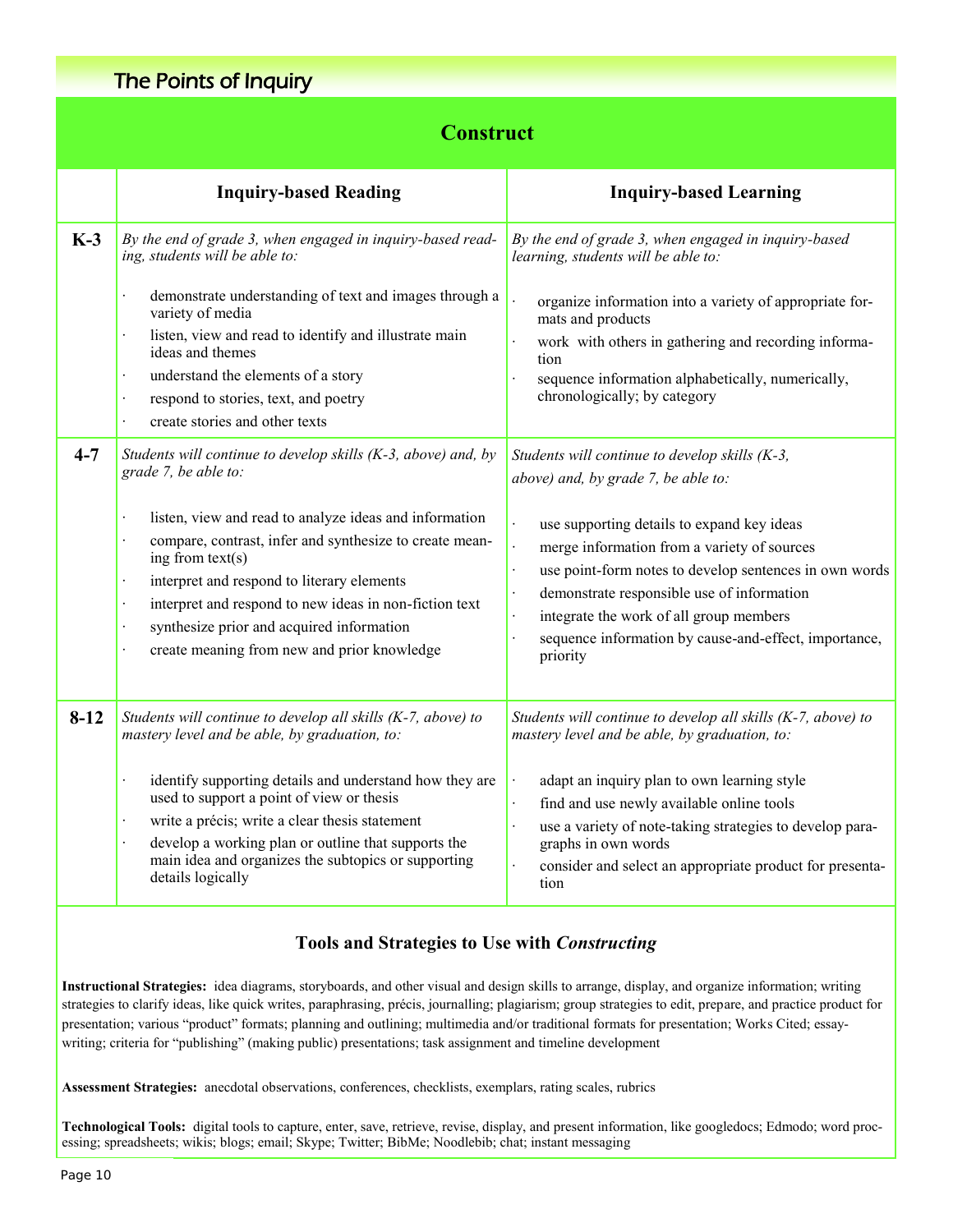## **Express**

|          | <b>Inquiry-based Reading</b>                                                                                                                                                                                                                                                                                                                                                                                     | <b>Inquiry-based Learning</b>                                                                                                                                                                                                                                                                                                                                                                                                                    |
|----------|------------------------------------------------------------------------------------------------------------------------------------------------------------------------------------------------------------------------------------------------------------------------------------------------------------------------------------------------------------------------------------------------------------------|--------------------------------------------------------------------------------------------------------------------------------------------------------------------------------------------------------------------------------------------------------------------------------------------------------------------------------------------------------------------------------------------------------------------------------------------------|
| $K-3$    | By the end of grade 3, when engaged in inquiry-based read-<br>ing, students will be able, to:<br>share ideas and responses to literature through discus-<br>sion<br>share learning with small and large audiences<br>$\bullet$<br>collaborate with others to exchange ideas and develop<br>$\ddot{\phantom{0}}$<br>new understandings<br>retell stories<br>$\bullet$<br>use the writing process<br>$\bullet$     | By the end of grade 3, when engaged in inquiry-based learn-<br>ing, students will be able to:<br>choose an effective medium for sharing<br>$\bullet$<br>use a variety of formats for sharing<br>$\ddot{\phantom{a}}$<br>understand a simple concept of ownership of ideas and<br>$\bullet$<br>information<br>communicate using a variety of expressive formats<br>$\bullet$<br>(software and technology tools, music, art and drama,<br>writing) |
| $4 - 7$  | Students will continue to develop skills (K-3, above) and, by<br>grade 7, be able to:<br>participate in the social exchange of ideas based on<br>$\ddot{\phantom{0}}$<br>listening, reading, writing, speaking, and viewing<br>use an understanding of audience in presentation<br>$\bullet$                                                                                                                     | Students will continue to develop skills (K-3, above) and, by<br>grade 7, be able to:<br>apply models, rubrics, and/or criteria for exemplary<br>$\cdot$<br>presentation<br>present information in a variety of media and formats<br>$\cdot$<br>demonstrate respect for intellectual property by under-<br>standing copyright and plagiarism                                                                                                     |
| $8 - 12$ | Students will continue to develop all skills (K-7, above) to<br>mastery level and be able, by graduation, to:<br>articulate different points of view<br>$\bullet$<br>use techniques of summarizing, paraphrasing, and<br>$\ddot{\phantom{0}}$<br>quoting<br>show evidence of original thought<br>$\bullet$<br>understand the difference between personal opinion<br>$\ddot{\phantom{0}}$<br>and thesis statement | Students will continue to develop all skills (K-7, above) to<br>mastery level and be able, by graduation, to:<br>integrate various formats of communication<br>$\bullet$<br>act as an expert and teacher in presenting information<br>$\bullet$<br>know the consequences of plagiarism<br>$\cdot$<br>understand the impact of design on visual presentations<br>$\cdot$                                                                          |

#### **Tools and Strategies to Use with** *Expressing*

**Instructional Strategies:** guidelines for presentation, peer- and self-assessment, audience response; group discussion and/or consensus for rubric development; plagiarism; principles of design; media formats

**Assessment Strategies:** group-developed rubric; exemplars; portfolios; checklists, rating scales; charts; peer- and self-assessment

**Technological Tools:** wikis, blogs, Glogster, Prezi, Powerpoint, Animoto, Voicethread, podcasts, digital storytelling

Need more Learning Tools? Try Jane Hart's Top 100 Tools for Learning 2010 at the Centre for Learning & Performance Technologies (C4LPT): *http://www.c4lpt.co.uk/recommended/top100-2010.html*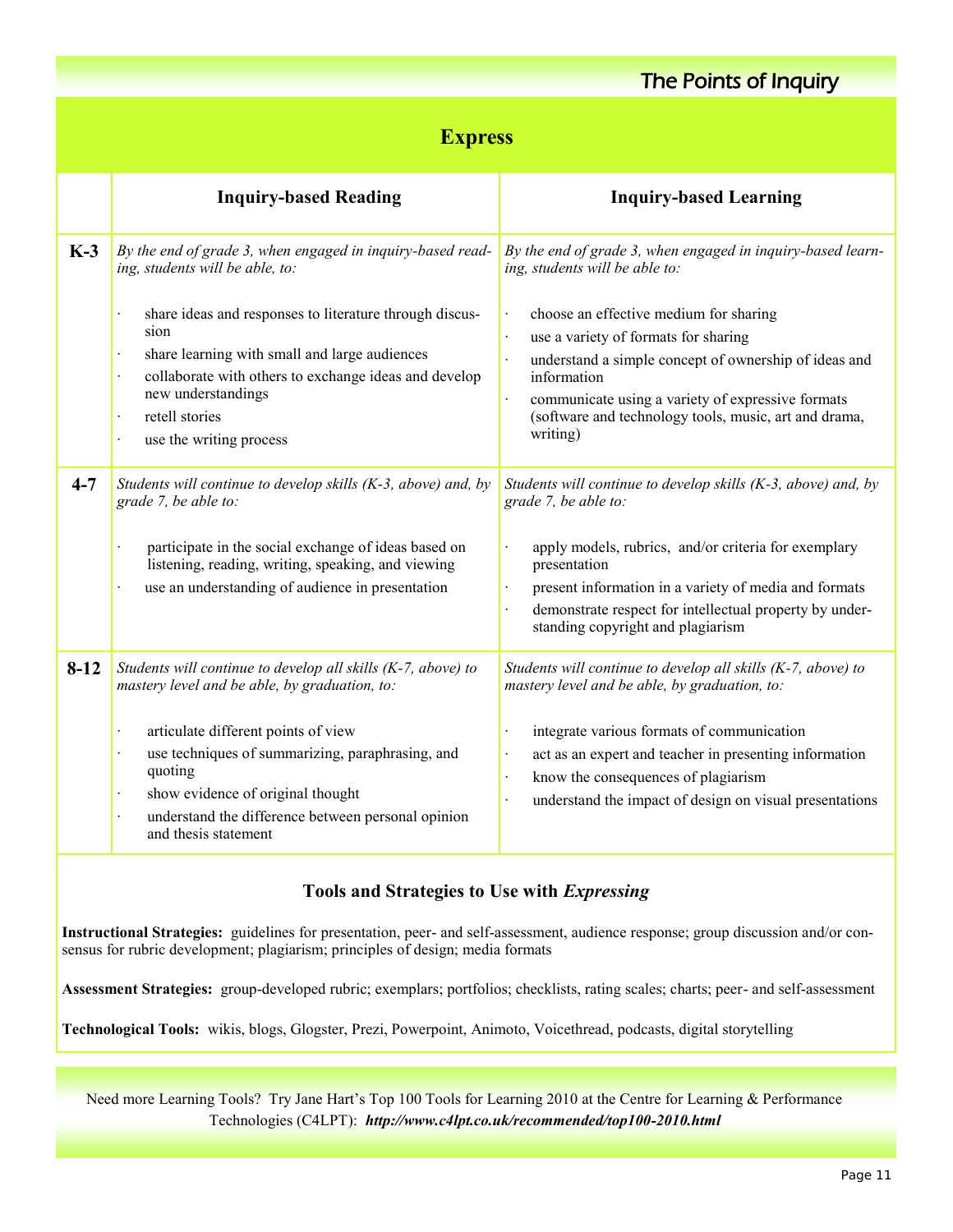## **Reflect**

|          | <b>Inquiry-based Reading</b>                                                                                                                                                                                                                                          | <b>Inquiry-based Learning</b>                                                                                                                                                                                                        |
|----------|-----------------------------------------------------------------------------------------------------------------------------------------------------------------------------------------------------------------------------------------------------------------------|--------------------------------------------------------------------------------------------------------------------------------------------------------------------------------------------------------------------------------------|
| $K-3$    | By the end of grade 3, when engaged in inquiry-based<br>reading, students will be able to:                                                                                                                                                                            | By the end of grade 3, when engaged in inquiry-based<br>learning, students will be able to:                                                                                                                                          |
|          | monitor listening, viewing and reading to ensure com-<br>$\cdot$<br>prehension<br>participate in constructing literacy goals<br>understand own preferences for reading<br>expand reading selections to include different genres<br>$\ddot{\phantom{0}}$<br>and styles | reflect on what worked or did not work during the in-<br>quiry process<br>articulate new learning<br>apply what worked to future inquiry                                                                                             |
| $4 - 7$  | Students will continue to develop skills (K-3, above) and,<br>by grade 7, be able to:                                                                                                                                                                                 | Students will continue to develop skills (K-3, above) and,<br>by grade 7, be able to:                                                                                                                                                |
|          | make peer recommendations for reading<br>$\cdot$                                                                                                                                                                                                                      | understand how new knowledge influences prior<br>knowledge and hypotheses                                                                                                                                                            |
|          |                                                                                                                                                                                                                                                                       | use self-, peer-, and teacher-generated criteria to assess<br>the representation of learning                                                                                                                                         |
|          |                                                                                                                                                                                                                                                                       | consider constructive criticism from peers and teachers<br>in reflection                                                                                                                                                             |
|          |                                                                                                                                                                                                                                                                       | assess the inquiry process and adjust for future inquiry                                                                                                                                                                             |
| $8 - 12$ | Students will continue to develop all skills (K-7, above) to<br>mastery level.                                                                                                                                                                                        | Students will continue to develop all skills (K-7, above) to<br>mastery level and be able, by graduation, to:                                                                                                                        |
|          |                                                                                                                                                                                                                                                                       | reflect upon personal change of ideas and perspectives<br>apply constructive criticism and comments from peers<br>and instructors to future inquiry<br>assess how new skills, strategies, tools, and resources<br>influence learning |

#### **Tools and Strategies to Use When** *Reflecting*

**Instructional Strategies:** journalling, learning log

Assessment Strategies: age-appropriate rubrics; small-group and whole-class feedback; interviews (formative and summative); exit slip

**Technological Tools:** blogs, wikis, email, Survey Monkey

Looking for great websites for teaching and learning? Try the AASL's Top 25 Websites for Teaching and Learning: *http://ala.org/ala/mrtps/divs/aasl/guidelinesandstandards/bestlist/bestwebsitestop25.cfm*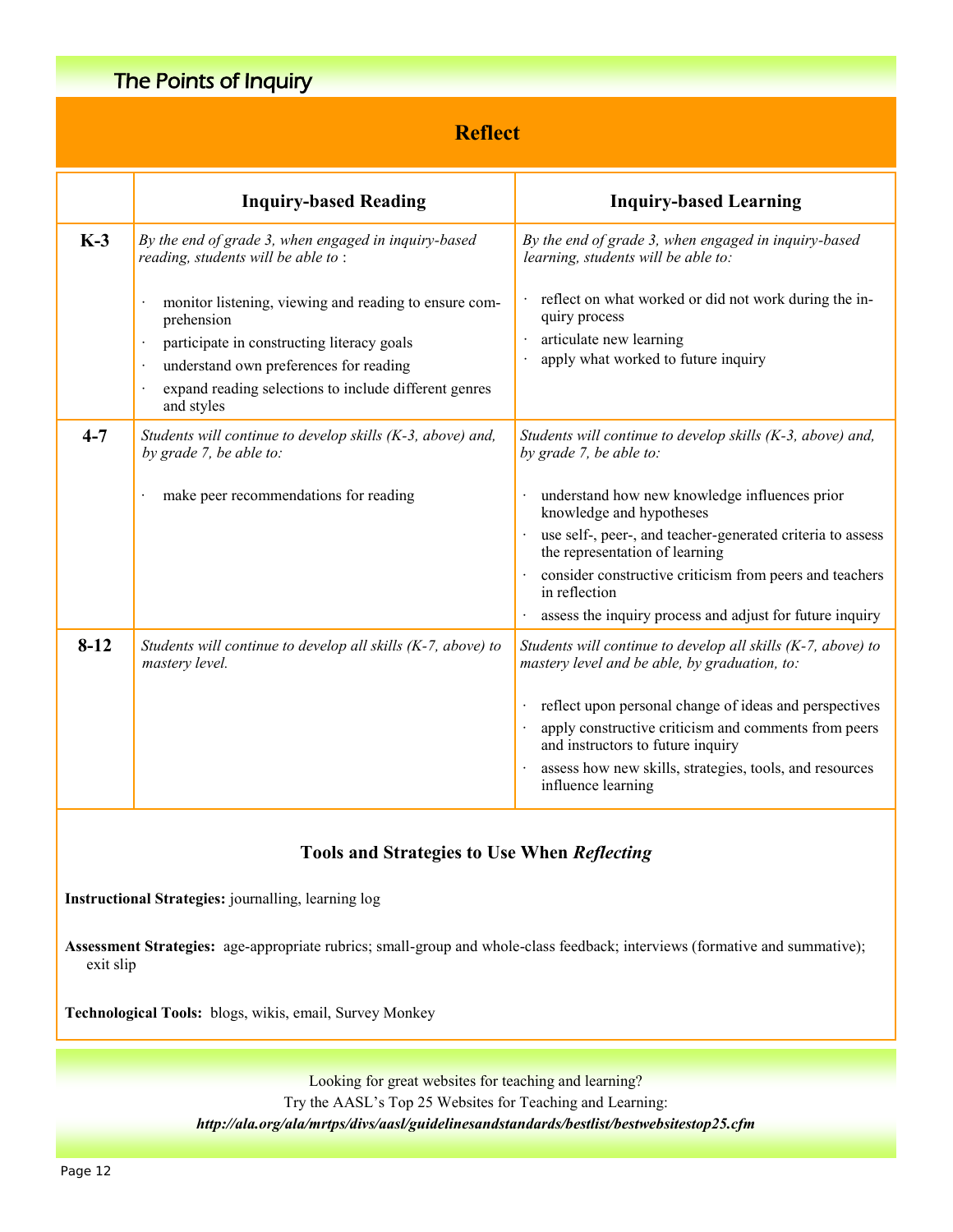

*"Research shows that today's digital students learn more when engaged in meaningful, relevant, and intellectually stimulating schoolwork and that the use of technology can increase the frequency for this type of learning."*

*— NCREL and the Metiri Group, 2003, as cited in Berger*

## **So how does this work?**

Teachers who use the inquiry-based approach view every learning opportunity as a place for student engagement in inquiry. From the consideration of a simple haiku to the reading and discussion of one or more novels in Lit Circles, from reviewing online articles about 33 Chilean miners' survival underground for a current events discussion in class to undertaking more significant amounts of work to explore various geographical, scientific, or spiritual accounts that "explain" the phenomenon of the Black Death, educators recognize that there is pedagogical importance in hooking students into searching for ideas and explanations that create both meaning and deeper knowledge. Some inquiries are simply more complex than others. But always, the initial *connections* and *wonderings* about the content or topic, upon *reflecting*, serve to generate both interesting and authentic questions and the enthusiasm for *investigating* the questions and *constructing* the account or answer. The shape of the lesson or the findings, again upon *reflecting,* is matched to a product, then readied for *expressing*, that is, for being shared or published or presented or handed in. Always students must consider:

the question, perhaps re-framing it if there is insufficient information or evidence, for example

- the sources, going back to find more if, in constructing a product, there are found to be gaps or shallow content, eliminating those in which there is shallow content or obvious limits to the credibility
- the tools and their usefulness and applicability for collaborating, capturing, managing, presenting, and otherwise sharing the interesting new knowledge
- the findings or information, checking again if these are not consistent or not complete, and shaping them into new meaning, contemplating how to demonstrate the new-found knowledge
- the group, as not all members have the same scope of task or skills and abilities
- the product, where design, organization, proofreading, practice, and commitment are needed to manage and tie together the many pieces

Points for *reflecting* permeate these considerations. Teacher reflection is also important, especially as students' social and emotional responses to inquiry include anxiety, intense focus, "flow," and pride. Yes, inquiry-based learning is a complex process, even in its simplest classroom format.

## **And why should you do it?**

*"Inquiry places students at the heart of learning by empowering them to follow their sense of wonder into new discoveries and insights about the way the world works."*

*— Barbara Stripling, 2003*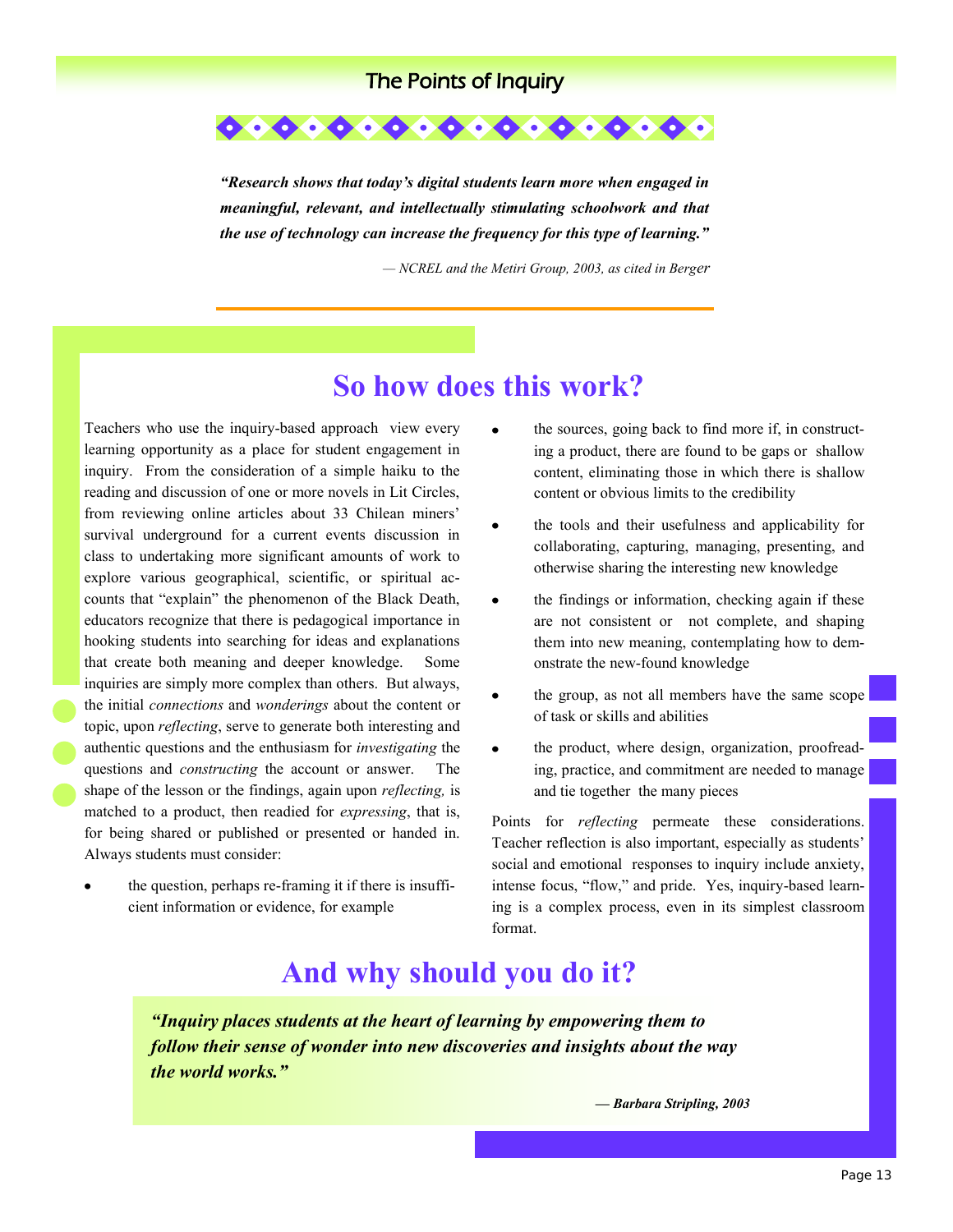## **So what does inquiry look like?**

#### **Grade 2s are studying animals and creating an original information book**

The students are familiar with the difference between fiction and information books and have some idea about the features of nonfiction texts. For this project, they are going to create an information book with a Table of Contents, a labelled diagram, and a Glossary, and include three more features, like a map, a fact box, a picture, and headings. Starting with print sources, they sort through to find an interesting animal in books they can read and understand. Animals selected, they complete a KWL chart to identify what they already know and what more they want to find out. Using Kidspiration and a search engine such as Quintura for Kids, they begin to investigate, capturing their information as notes from print as well as electronic sources, like World Book for Kids. They assess the information: Do they have enough? Do they understand their own notes? Are they still wondering about aspects of their animal? Before beginning to create their books that will be "housed" in the school library, they consider: Will the book be interesting and relevant to the reader? What good visuals work with the information? Construction begins. When their books are finished, the teacher helps them think about how they will present them: they need to introduce the topic, show two pages from the book, and tell what was the most interesting fact about the animal they have chosen. The teacher assesses the presentation and guides them to reflect with a self-assessment rubric: What have they learned? What was the greatest challenge? What would they do differently next time? They complete the KWL chart.

#### **Grade 6s are studying ancient civilizations and creating a list of the "new" Seven Wonders of the World**

In earlier classes, students learned about the Seven Wonders of the World. What, asks the teacher in a brainstorming activity, were the criteria that made these "wonder-full"? Should there be a *new* list of wonders? With a list of monuments and grand constructions, the students consider the question. Using books and online sources, they explore to find ones that they might like to investigate and "sell" to the class as a possibility for the new list. The teacher accepts their choices on the class blog. They create a list of questions to guide their inquiry, questions that are designed to generate interesting, relevant, and persuasive information. Information is gathered on a graphic organizer — their choice: Inspiration, Mindmeister, journal — from a variety of print and electronic resources. They use BibMe to keep a record of their sources and later create a Works Cited page for their "sales pitch." They reflect before construction of the argument begins: Do they have enough appropriate information for each category? Do they understand their own notes? They file a progress report on the class blog to provide the teacher and classmates an opportunity for feedback. Constructing the argument for their "wonder" involves considering different presentation formats, from traditional and technological booklets, to posterboards and powerpoint, video, podcast or Animoto formats. They are required to construct a model and a presentation of information. They will need to consider the audience, especially how to "grab" and keep their attention. Which graphics will they use? How much text? What technology would work best? They know that the teacher will assess their models and information as products, the oral component, including their persuasiveness, and the Works Cited page. To finish the inquiry, they complete a self-assessment rubric via the class blog; by now, they know to expect the questions, What was the hardest part? What did you learn that surprised you? What would you do differently next time?

#### **Grade 11s are studying Macbeth and writing an essay about Shakespeare's use of the supernatural**

Senior students reading Macbeth and viewing the Polanski version of the film, have some experience writing essays, creating a thesis statement, organizing ideas to support an argument, and understanding plagiarism, paraphrasing, incorporating quotations, and using in-text citations matched to a Works Cited page. But they are not at "mastery" level and need practice writing. They are given a paper found in an "essay mill" and apply appropriate Writing Performance Standards to assess the quality. The assignment asks them to compare and contrast the use of the supernatural in Shakespeare, as it reflects Elizabethan worldviews, with the use today, in a current film or book of their own choice. The teacher introduces the essay by facilitating a discussion, using booktalks, about the supernatural in Latin American magic realism, the spirit world of aboriginal literature, the horror film genre, ghost stories, and so on; they review the conventions of writing to compare. They are directed to books and databases to find reliable sources on the Elizabethan and Shakespearean views of the supernatural. They need two credible sources of information for information and quotes. In addition, they read or view their current "supernatural" resource. They take notes, keep a learning log, organize information into a plan, record source information, and compose a draft for review by a classmate; when the draft is refined, it is submitted for teacher feedback, refined again and submitted, with the Works Cited page in MLA Style, for final assessment. Learning logs are completed: What were their writing and inquiry processes? Challenges? Surprises? Things that, done differently, would help their essay-writing?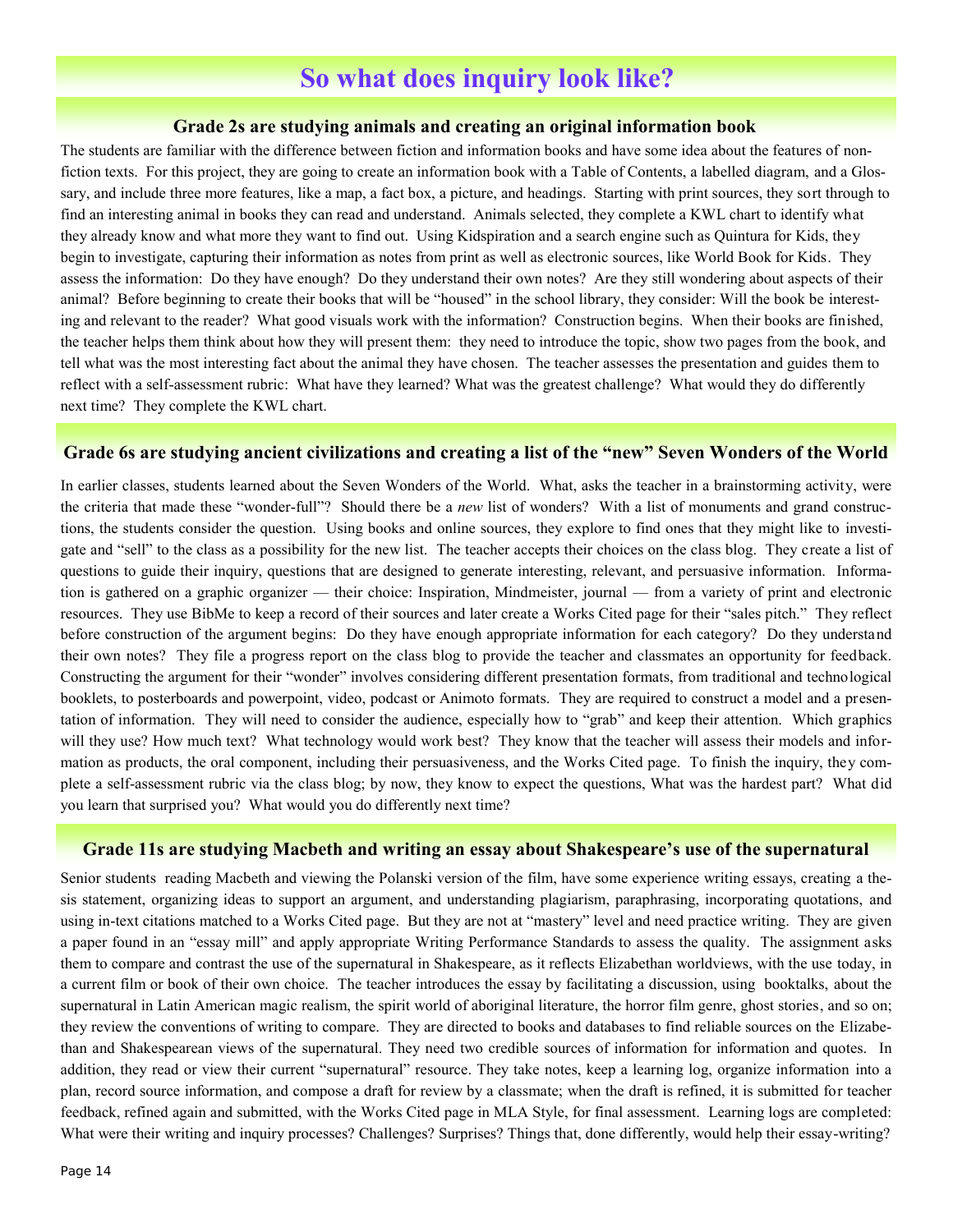#### **IN SUMMARY**

The BCTLA K-12 Information Literacy Task Force moved, over a period of more than three years, to deeper understanding of the importance of learners being able to think critically about information, about sources of information, and about constructing and answering their own questions. The goal posts had shifted well beyond the search for a right model for research for the BC curriculum to the capacity for drawing new knowledge from an inquiry-based approach to information, reading, and  $21<sup>st</sup>$  Century learning.

The BCTLA inquiry-based approach, termed *The Points of Inquiry*, is:

- framed by well-established as well as new understandings about learning, including traditional literacy and multi-literacies
- constructed as a model that works for reading as well as research
- framed by the notion of learners as those who seek to explain or find answers to their own questions
- grounded in new and emerging technologies as  $\bullet$ tools for accessing, using, working with, and presenting information
- built developmentally with benchmarks for use in classrooms and school libraries from Kindergarten to Grade 12
- constructed through the lens of the BC IRPs, for BC students and teachers.

The model no longer puts a focus on information literacy skills. Rather it embeds these skills under broader inquiry-based cognitive abilities and within curriculum to empower and position young British Columbians to become strategic and independent lifelong learners.

#### **References**

- Alberta Learning. 2004. *Focus on inquiry: A teacher's guide to implementing inquiry-based learning.* Edmonton: Alberta Learning and Teaching Resources Branch.
- American Association of School Librarians. 2009. *Empowering learners: Guidelines for school library media programs*. Chicago: AASL.
- American Association of School Librarians. 2009. *Standards for the 21st -Century learner.* Chicago: AASL.
- American Association of School Librarians. 2009. *Standards for the 21st -Century learner in action.* Chicago: AASL.
- American Association of School Librarians. 2009. *Standards for the 21st -Century learner in action.* Chicago: AASL.
- Asselin, M., J. Branch, and D. Oberg. 2003. *Achieving information literacy: Standards for school libraries in Canada.* Ottawa: CSLA/ATLC.
- Asselin, M., and R. Doiron. 2005. Redefining the school library's role in literacy teaching and learning. In *Literacy, libraries, and learning: Using books and online resources to promote reading, writing, and research*, ed. Marlene Asselin and Ray Doiron, 9- 18. Markham, ON: Pembroke.
- Ball, C., and H. Power. 2009. *Top ten research skills for first year university students*. Unpublished paper prepared for the Vancouver Board of Education.
- Berger, P. 2010. Student Inquiry and Web 2.0. *School Library Monthly.* XXVI, 5: 14-17.
- British Columbia. Ministry of Education. *Curriculum.* Victoria, BC: Ministry of Education. Available [18 October 2010] from <http://www.bced.gov.bc.ca/irp/welcome.php>.
- British Columbia. Ministry of Education. Learning Resources Branch. 1991. *Developing independent learners: The role of the school library resource centre.* Victoria: Ministry of Education.
- Chambers, Aidan. 1996. *The reading environment: How adults help children enjoy books.* Markham, ON: Pembroke.
- Clark, C., and K. Rumbold. 2006. Reading for pleasure: A research overview. In *National Literacy Trust*. Available [23 October 2009] from <http://www.literacytrust.org.uk/assets/0000/0562/ Reading\_pleasure\_2006.pdf>.
- Cooper, D. 2006. *Talk about assessment: Strategies and tools to improve learning*. Toronto: Nelson Education.
- Fulghum, R. 1989. *All I really need to know I learned in Kindergarten.* Oxford, UK: Ivy.
- Henri, J. 2008. The changing landscape for school libraries. Presented at summer conference (August 25-6, 2008), Byng Secondary School, Vancouver.